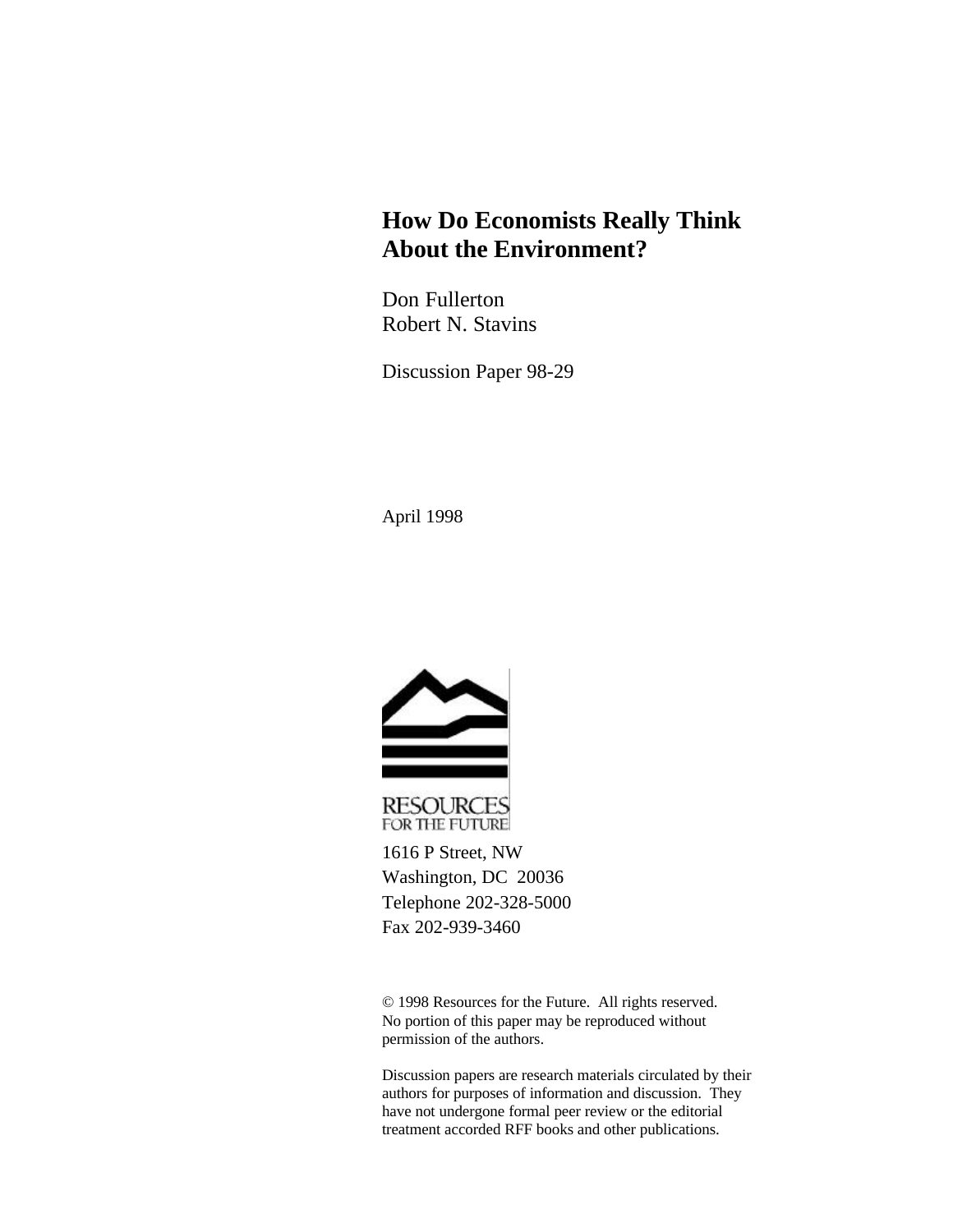# **How Do Economists Really Think About the Environment?**

Don Fullerton and Robert N. Stavins

#### **Abstract**

On a topic like the environment, communication among scholars from different disciplines in the natural and social sciences is both important and difficult, but such communication has been far from perfect. Economists themselves may have contributed to some rather fundamental misunderstandings about how economists think about the environment, perhaps through our enthusiasm for market solutions, perhaps by neglecting to make explicit all of the necessary qualifications, and perhaps simply by the use of jargon that has specific meaning only to other economists. In this brief essay, we seek to clarify some of these misunderstandings and thus to improve future interdisciplinary communication. We hope that natural scientists and other non-economists will take economic analysis and prescriptions more seriously when they see tempered enthusiasm, explicit qualifications, and better definitions. Our method is to posit a series of prevalent "myths" regarding how economists think about the natural environment. We then explain how each myth might have originated from statements by economists that were meant to summarize a more qualified analysis. In this way, we hope to explain how economists really do think about the natural environment.

Key Words: market failure, economic analysis, efficiency, equity

JEL Classification Nos.: Q2, H4, L51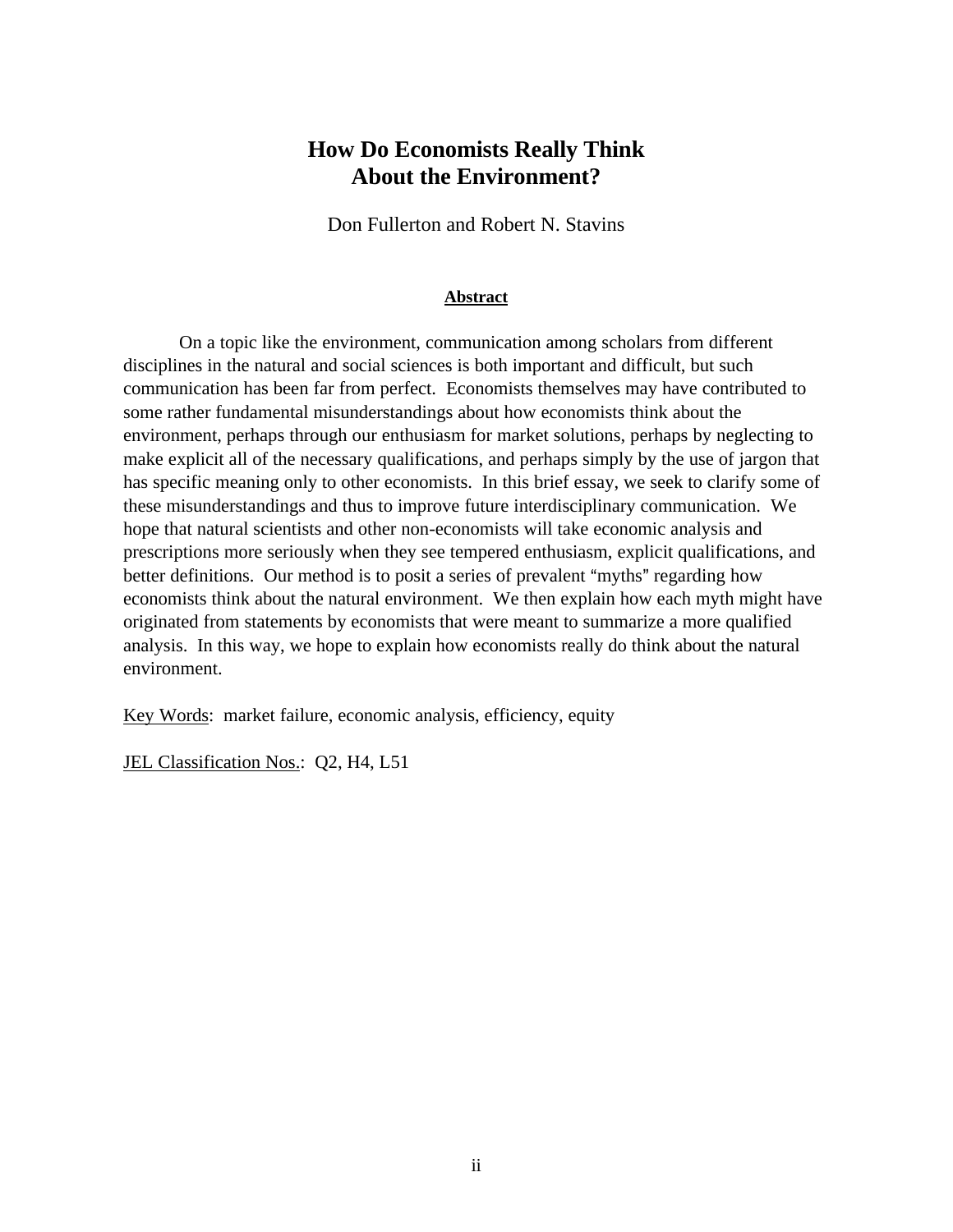# **Table of Contents**

|  | Myth #2: "When economists do see a market problem, they always recommend a market    |  |
|--|--------------------------------------------------------------------------------------|--|
|  | Myth #3: "When non-market solutions are considered, economists still use only market |  |
|  | Myth #4: "These economic analyses are concerned only with efficiency rather than     |  |
|  |                                                                                      |  |
|  |                                                                                      |  |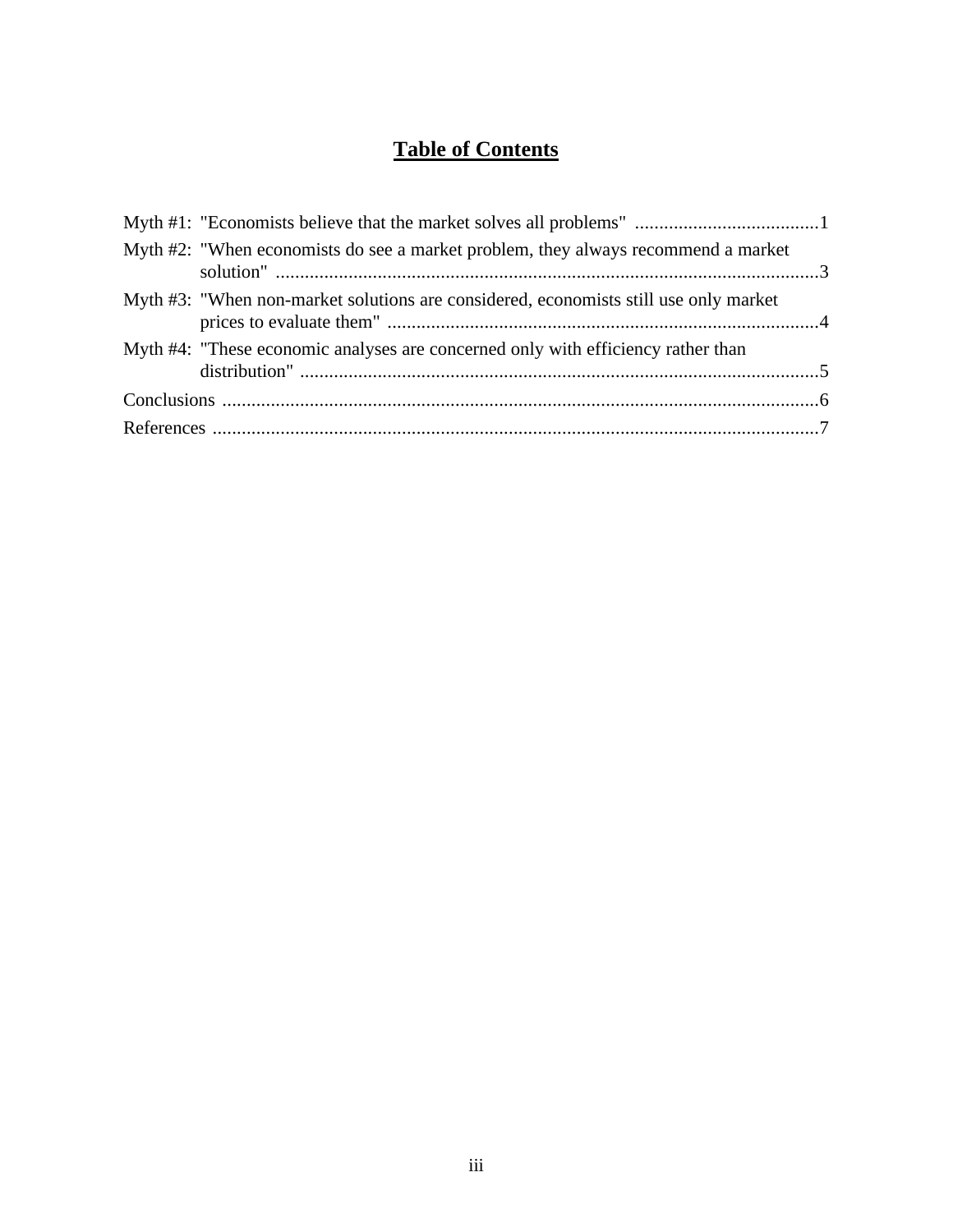# **HOW DO ECONOMISTS REALLY THINK ABOUT THE ENVIRONMENT?**

Don Fullerton and Robert N. Stavins\*

On a topic like the environment, communication among scholars from different disciplines in the natural and social sciences is both important and difficult. *Science* provides a key forum for such communication. Over the years, a number of articles have addressed the interaction between the environment and the economy, but this communication has been far from perfect. Economists themselves may have contributed to some rather fundamental misunderstandings about how economists think about the environment, perhaps through our enthusiasm for market solutions, perhaps by neglecting to make explicit all of the necessary qualifications, and perhaps simply by the use of jargon that has specific meaning only to other economists.

Therefore, in this brief essay, we hope to clarify some of these misunderstandings and thus to improve future interdisciplinary communication. We hope that natural scientists and other non-economists will take economic analysis and prescriptions more seriously when they see tempered enthusiasm, explicit qualifications, and better definitions. Our method is to posit a series of prevalent "myths" regarding how economists think about the natural environment. We then explain how each myth might have originated from statements by economists that were meant to summarize a more qualified analysis. In this way, we hope to explain how economists really do think about the natural environment.

#### **Myth #1: "Economists believe that the market solves all problems."**

 $\overline{a}$ 

As taught to generations of economics graduate students, the "first theorem of welfare economics" states that private markets are perfectly efficient on their own, with no interference from government, so long as certain conditions are met. This theorem, easily proven, is exceptionally powerful, because it means that no one needs to tell producers of goods and services what to sell to which consumers. Instead, self-interested producers and consumers meet in the market place, engage in trade, and thereby achieve the greatest good for the greatest number, as if "guided by an invisible hand" (Smith, 1776). This maximum general welfare is what economists mean by the "efficiency" of competitive markets. Economists in business schools are particularly fond of identifying markets where the

<sup>\*</sup> Don Fullerton is Addison Baker Duncan Centennial Professor of Economics, University of Texas at Austin, and Research Associate, National Bureau of Economic Research; Robert Stavins is Professor of Public Policy, John F. Kennedy School of Government, Harvard University, and University Fellow, Resources for the Future. We are grateful for suggestions from Robert Frosch, Robert Hahn, Gilbert Metcalf, Richard Revesz, and Thomas Schelling. Remaining errors are our own.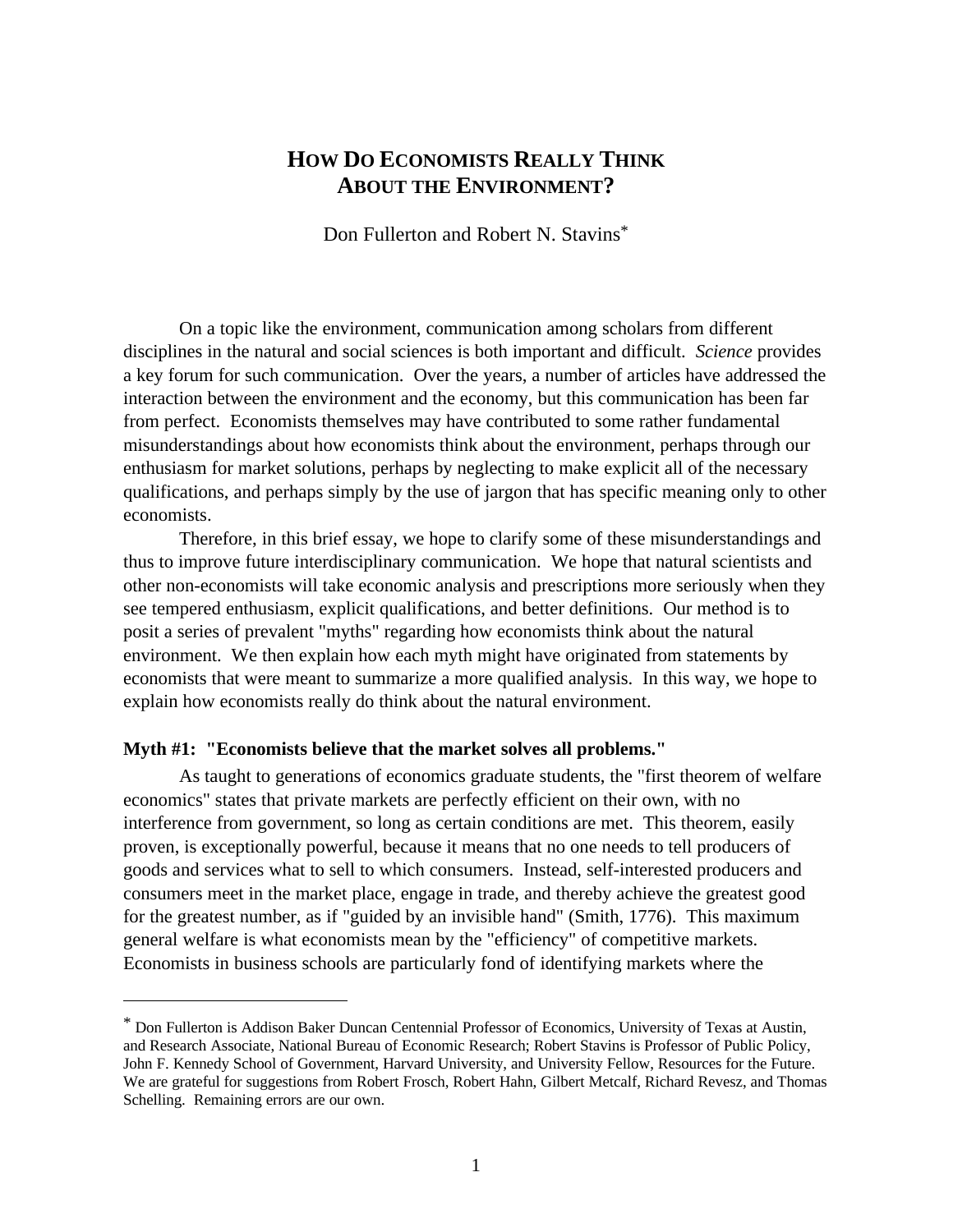necessary conditions are met, such as the stock market, where many buyers and many sellers operate with very good information and very low transactions costs to trade well-defined commodities with enforced rights of ownership. These economists regularly produce studies demonstrating the efficiency of such markets.

For other economists, especially those in public policy schools, the whole point of the first welfare theorem is very different. By clarifying the conditions under which markets *are* efficient, the theorem also identifies the conditions under which they are *not*. Private markets are perfectly efficient only if there are no public goods, no externalities, no monopoly buyers or sellers, no increasing returns to scale, no information problems, no transactions costs, no taxes, no common property, and no other "distortions" that come between the costs paid by buyers and the benefits received by sellers. Those conditions are obviously very restrictive, and they are usually *not* all satisfied simultaneously. When a market thus "fails," this same theorem offers us guidance on how to "round up the usual suspects." For any particular market, the interesting questions are whether the number of sellers is sufficiently small to warrant antitrust action, whether the returns to scale are great enough to justify tolerating a single producer in a regulated market, or whether the benefits from the good are "public" in a way that might justify outright government provision of it. A public good, like the light from a light house, is one that can benefit additional users at no cost to society, or that benefits those who "free ride" without paying for it.

Environmental economists are interested in pollution and other *externalities*, where some consequences of producing or consuming a good or service are external to the market, that is, not considered by producers or consumers. With a negative externality, such as environmental pollution, the total social cost of production may thus exceed the value to consumers. If the market is left to itself, too many pollution-generating products get produced.

Similarly, natural resource economists are particularly interested in common property, or open access resources, where anyone can extract or harvest the resource freely. In this case, no one recognizes the full cost of using the resource; extractors consider only their own direct and immediate costs, not the costs to others of increased scarcity (called "user cost" or "scarcity rent" by economists). The result, of course, is that the resource is depleted too quickly.

Thus, clearly, the market by itself does not solve all problems. Indeed, in the environmental domain, perfectly functioning markets are the exception, rather than the rule. Consequently, governments can take a variety of actions to try to correct these market failures. For example, the government may restrict pollutant emissions or limit access to open access resources. If undertaken wisely, government interventions can improve welfare, that is, lead to greater efficiency.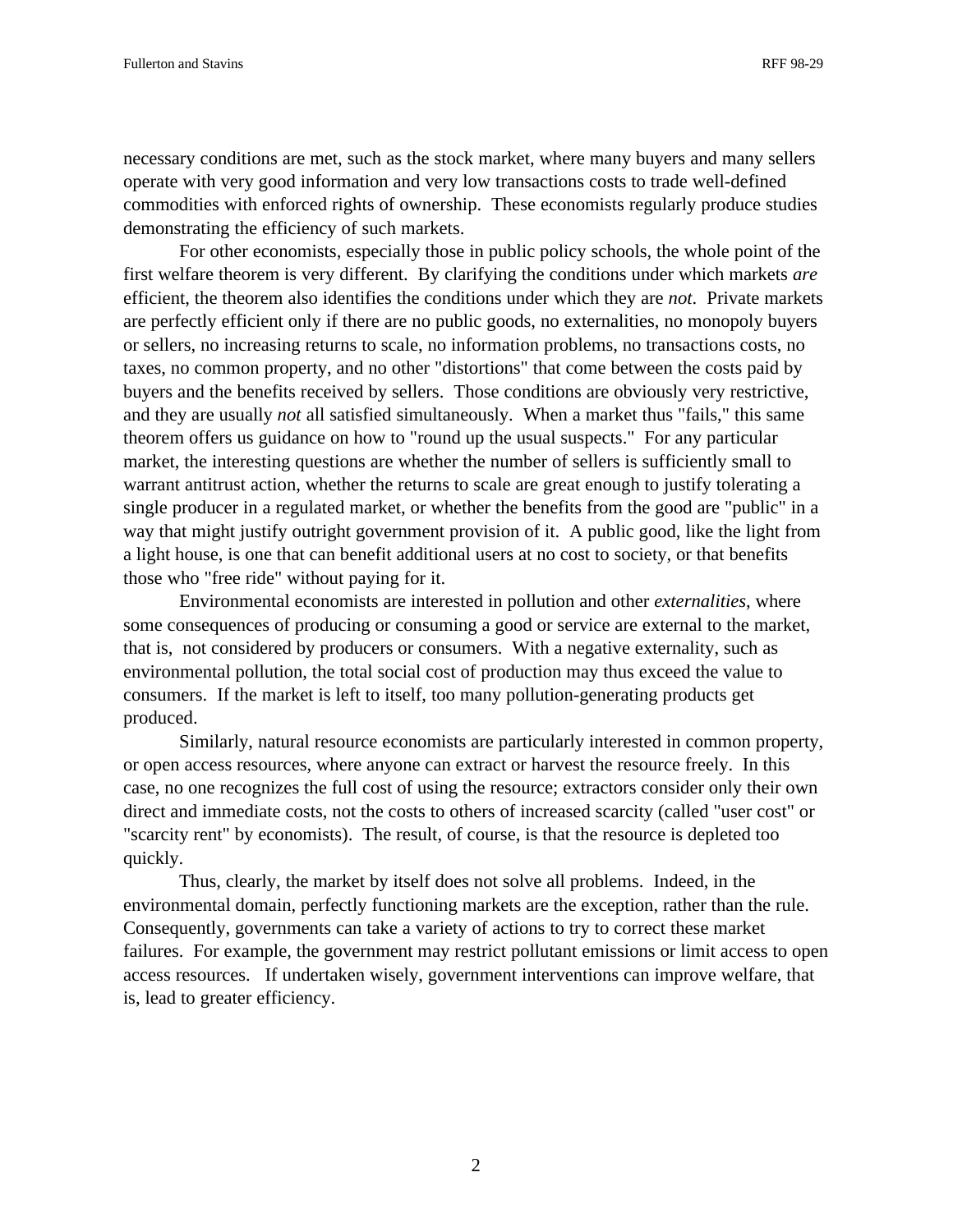## **Myth #2: "When economists do see a market problem, they always recommend a market solution."**

In a variety of contexts, economists tend to search for instruments of public policy that can fix one market essentially by introducing another, allowing each to operate efficiently on its own. If pollution imposes large external costs, for example, the government can establish a market for rights to emit a limited amount of that pollutant. Such a market for tradable emission permits can be expected to work fine, so long as there are many buyers and sellers, all are well informed, and the other conditions of the previously-stated theorem are met. In this case, the government's role is to enforce the rights and responsibilities of permit ownership, so that each ton of emissions is matched by the ownership of one emission permit. Then the market for the output will also work fine, since the producer has to pay a price for each permit that reflects the social cost of the associated pollution. Equivalently, producers can be required to pay a tax on their pollutant emissions that reflects the external social cost. Either way, the result--in theory--will be the efficient amount of pollution abatement, undertaken at minimum aggregate abatement cost.

This tradable-permit approach has much to recommend it, and can be just the right solution in some cases, but it is still a "market." Therefore the outcome will be efficient (by the same welfare theorem) only if certain conditions are met. Research indicates that these conditions are sometimes met, and sometimes not (Hahn and Hester, 1989). Again, round up the usual suspects. Could the sale of permits be monopolized by a small number of buyers or sellers? Do problems arise from inadequate information or significant transactions costs? Will the government find it too costly to measure emissions in order to enforce the rights of permit ownership? If the answer to any such question is "yes," then the permit market may work less than optimally. The environmental goal may still be met, but at more than minimum cost.

An example may help. To reduce acid rain in the United States, the Clean Air Act Amendments of 1990 require electricity generators to hold a permit for each ton of sulfur dioxide  $(SO<sub>2</sub>)$  they emit. A robust market for the permits has emerged, in which well-defined prices are broadly known to many potential buyers and sellers. Okay so far. Through continuous emissions monitoring, the government is able to keep track of  $SO<sub>2</sub>$  emissions from each plant. Equally important is that penalties are significantly greater than incremental abatement costs and hence are sufficient to ensure compliance. Overall, this market works fairly well (Schmalensee *et al.*, 1998); acid rain deposition is being reduced by 50 percent, and in a cost-effective manner.

A permit market achieves this efficiency through trades, because any firm with a high cost of abatement can buy permits from another firm with a low cost of abatement, which thus reduces the total cost of abating pollution. These trades also switch the source of the pollution from one firm to another, which is unimportant when any emissions equally affect the whole trading area. This "perfect mixing" assumption is certainly valid for global problems like greenhouse gases or the effect of chlorofluorocarbons on the stratospheric ozone layer. It may also work reasonably well for a regional problem like acid rain, to the extent that acid

3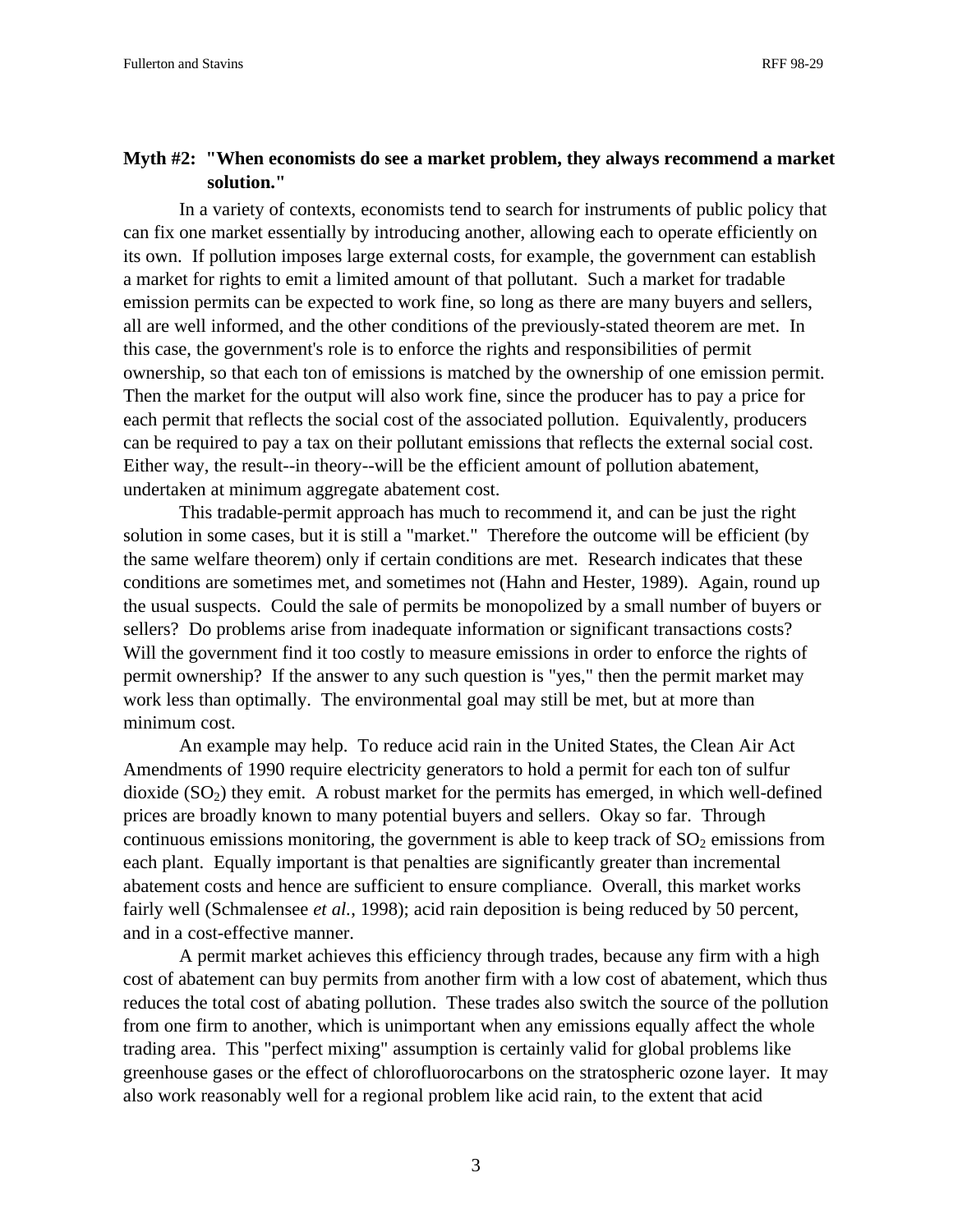deposition in downwind states of New England is about equally affected by  $SO_2$  emissions that were traded among upwind sources in Ohio, Indiana, or Illinois. It does not work perfectly, however, since acid rain in New England may *increase* if a plant in New England sells permits to a plant in the mid-west.

At the other extreme, many environmental problems might *not* be addressed appropriately by tradable-permit systems or other market-based policy instruments (Hahn and Stavins, 1992). One example is a hazardous air pollutant such as benzene that does not mix in the airshed and can therefore cause localized "hot spots." Since a firm can buy permits and increase local emissions, permit trading does not ensure that each location will meet a specific standard. Moreover, the damages caused by local concentrations may increase nonlinearly. If so, then even a permit system that reduces total emissions might allow trades that move those emissions to a high-impact location and thus increase total damages.

In other cases, the problem with a market-based approach may have more to do with the costs of administering the system. For example, it is difficult to imagine a practical tradable-permit or emission-tax system for mobile source air pollution. The administrative costs of monitoring emissions and permit holdings would likely be prohibitive, at least until new technologies become available at lower cost (Harrington *et al.*, 1995). Even as economists suggest partial market approaches such as buying and retiring old vehicles (Alberini *et al.*, 1995), the best combination of policy instruments is likely to include some non-market approaches like mandated pollution control equipment. The bottom line is that no specific policy instrument, or even set of policy instruments is a panacea. Market instruments do not always provide the best solutions, and sometimes not even satisfactory solutions.

# **Myth #3: "When non-market solutions are considered, economists still use only market prices to evaluate them."**

No matter what policy instrument is chosen, it is necessary to identify the environmental goal of that policy. For example, should vehicle emissions be reduced by 10 percent, 20 percent, or 50 percent? Economists frequently seek to identify the efficient degree of control, that which provides the greatest net benefits. This means, of course, that both benefits and costs need to be evaluated. True enough, economists typically favor using market prices, whenever possible, to carry out such evaluations, because these prices reveal how members of society actually value the scarce amenities and resources under consideration. Unlike other social scientists, economists are generally wary of asking people how much they value something, since respondents may have incentives to behave strategically and therefore not to provide unbiased assessments of their own valuations. Instead, economists prefer to "watch what they do, not what they say." For example, individuals reveal their preferences when they are observed to pay more for a house in a neighborhood with cleaner air, all else equal (Smith and Huang, 1995). To control for other differences, these "revealed preference methods" are often statistical in nature, but the point is to use market prices to observe how individuals reveal their valuations.

4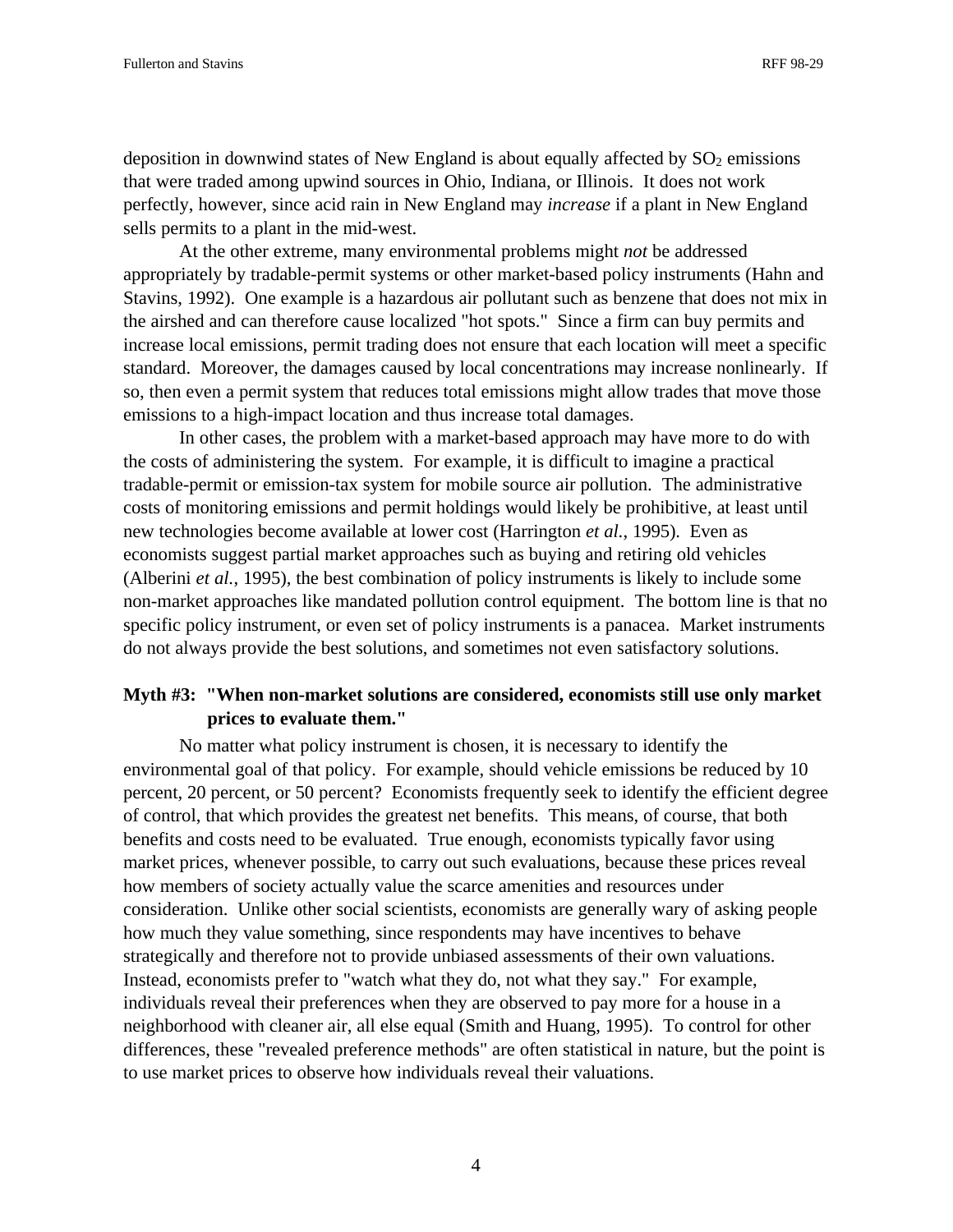This is not to suggest, however, that economists are concerned only with the financial value of things. Far from it. The financial flows that make up the gross national product represent only a fraction of all economic flows. The scope of accounting may be defined by that which is financial, but the scope of economics is much broader. It encompasses the allocation and utilization of all scarce resources. For example, the economic value of the human-health damages of environmental pollution is greater than the sum of health-care costs and lost wages (or lost productivity). It includes what lawyers would call "pain and suffering." Economists might use a market price indirectly to measure revealed preferences rather than stated preferences, but the goal is to measure the total value of the loss that individuals incur.

For another example, the economic value of some parcel of the Amazon rain forest is not limited to its financial value as a repository of future pharmaceutical products or as a location for eco-tourism. That so-called "use value" may only be a small part of the properlydefined economic valuation. For decades, economists have recognized the importance of "non-use value" of environmental amenities such as wilderness areas or endangered species. Indeed, these may be public goods, like the light from the lighthouse, since they can be enjoyed by additional individuals at no cost to society, and because those who benefit can "free ride" without paying. The market failures for these goods make it particularly difficult to quantify these values empirically, since we cannot use market prices! But the point is that benefit-cost analysis of environmental policies, virtually by definition, cannot rely exclusively on market prices (Arrow *et al.*, 1996).

Why then do economists insist on trying to convert all of these disparate values into monetary terms? Not because dollars have any particular standing conceptually, but simply because a common unit of measure is needed to be able to "add apples and oranges." How else can we combine the benefits of ten extra miles of visibility plus some amount of reduced morbidity, and then compare these total benefits with the total cost of installing scrubbers to clean stack gases at coal-fired power plants? Money, after all, is simply a medium of exchange, a convenient way to add together or compare disparate goods and services. Similarly, the dollar in a benefit-cost analysis is nothing more than a yardstick for measurement and comparison. Thus, even when economists do ask people to state their valuations (through contingent valuation methods described in, e.g., Mitchell and Carson, 1989), they essentially seek monetary valuations. Economists use these monetary equivalents in their calculations simply because a better set of common units is not available.

## **Myth #4: "These economic analyses are concerned only with efficiency rather than distribution."**

Many economists do tend to give more attention to measures of aggregate social welfare than to measures of the distribution among members of society of the benefits and costs of policies. The reason is fairly clear. An improvement in economic efficiency can be determined by a simple and unambiguous criterion--an increase in total net benefits. What constitutes an improvement in distributional equity, on the other hand, is inevitably the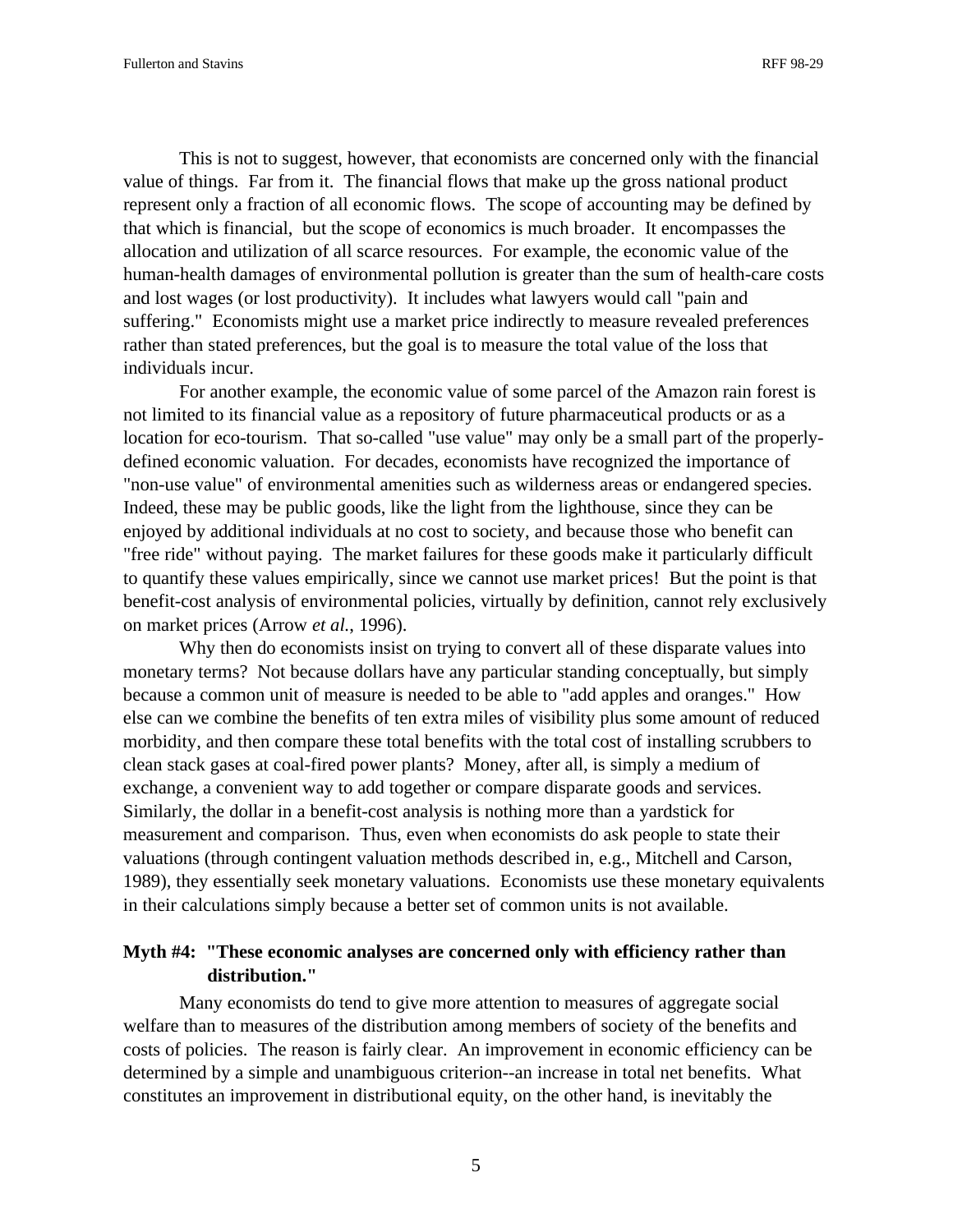subject of considerable dispute. Nevertheless, many economists do analyze distributional issues thoroughly. The more difficult problem, not yet solved in a satisfactory manner, is how to combine efficiency and distributional issues in a unified analysis.

Available data often permit reliable estimates of the impacts of environmental policies on important subgroups of the population (Christiansen and Tietenberg 1985). On the other hand, environmental regulations are neither effective nor efficient tools for achieving redistributional goals. Some economic studies consider only efficiency issues, and some consider only distributional issues, but the best analyses recognize the scope of their contributions and their limits. Although benefit-cost analyses often emphasize the overall relation between benefits and costs, a good analysis will also identify important distributional consequences.

### **Conclusions**

So where does this leave us? First, despite their apparent reputation, economists do not necessarily believe that the market solves all problems. Indeed, many economists--ourselves included--make a living out of analyzing "market failures" such as environmental pollution. These are situations in which *laissez faire* policy leads not to social efficiency, but to inefficiency. Second, when economists identify market problems, they do not (or, at least, should not) always recommend market solutions. Admittedly, our profession's tendency is to consider first the feasibility of market solutions, because of their potential cost-effectiveness, but the "hot-spot" example makes clear that market-based approaches to environmental protection are no panacea. Third, when market or non-market solutions to environmental problems are being assessed, economists do not limit their analysis to financial considerations. The scope of economic analysis is much broader than financial flows. The only reason that monetary equivalents are used in benefit-cost calculations is that a more convenient set of units is simply not available. Fourth, and finally, although the efficiency criterion is by definition aggregate in nature, economic analysis can tell us much about the distribution of both the benefits and the costs of environmental policy.

Having identified and sought to dispel four prevalent myths about how economists think about the natural environment, we close by acknowledging that our profession bears some of the responsibility for the existence of these and other misunderstandings about economics. Like their colleagues in the other social and natural sciences, academic economists focus their greatest energies on communicating to their peers within their own discipline. Greater effort can certainly be given by economists to improving communication across disciplinary boundaries.